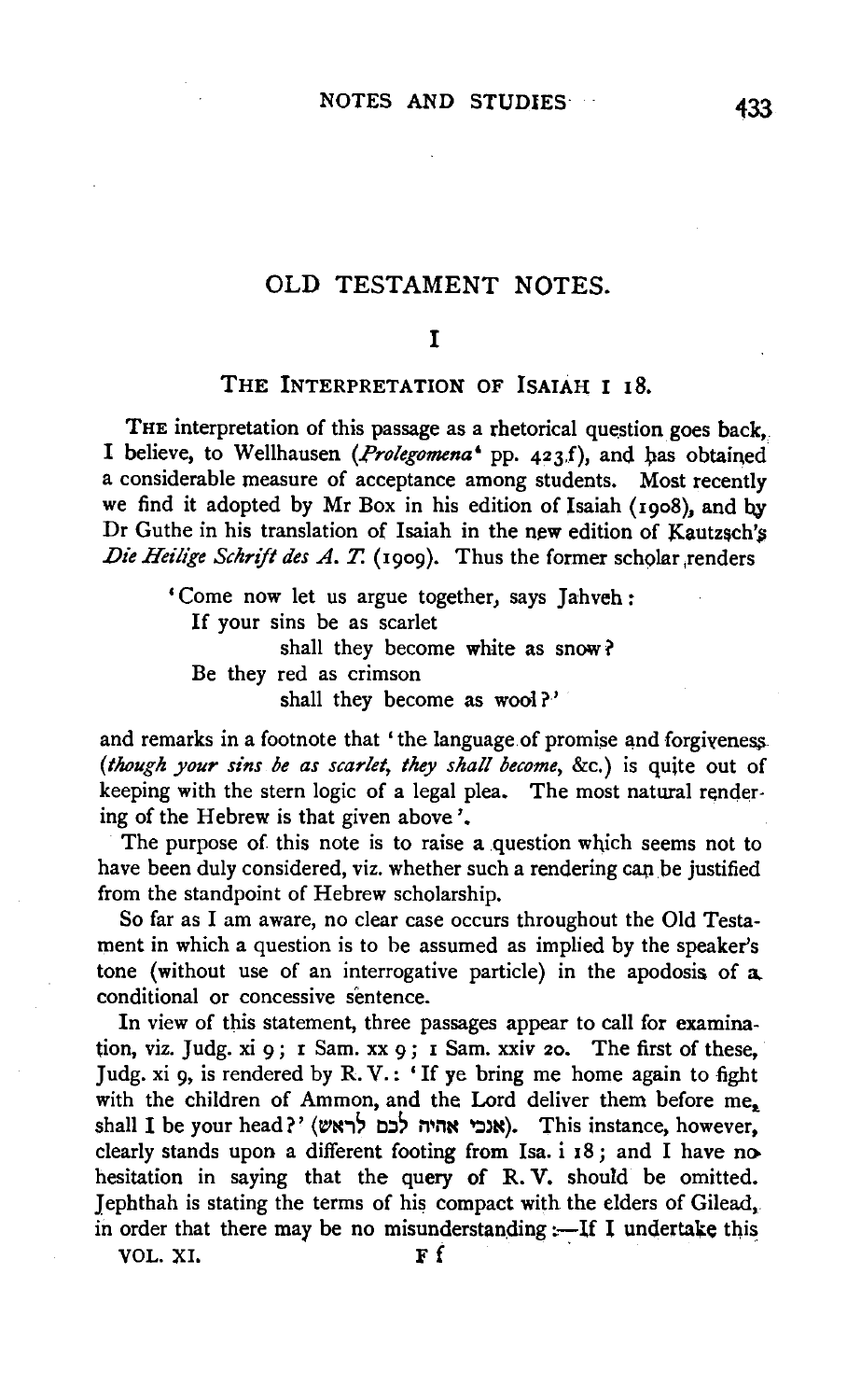task, and am successful, 'it is I who am to be your head' (as promised in  $v. 6$ ).<sup>1</sup>

In I Sam. xx 9 Jonathan protests to David חלילה לך כי אם ידע אדע כי , בלתה הרעה מעם אבי לבוא עליד ולא אתה אגיר לד , R. V. 'Far be it from thee : for if I should at all know that evil were determined by my father to come upon thee, then would not I tell it thee?' This rendering is adopted by many scholars (e. g. Driver, Kittel, Nowack, Dhorme); but the difficulty of the passage is admitted by all,<sup>2</sup> and, if the text is correct, there is a probability in favour of the explanation of Wellhausen, which assumes an aposiopesis :-'If, &c., and I do not tell thee *that*-' (se. 'so and so may God do to me!'), i.e. in accordance with Hebrew usage, ' If, &c., I will certainly tell thee *that!* '

I Sam. xxiv 20 ( 19 R. V.) :-illil'l il.:ll~ ,.,.,.:l lM'1:11 l.:l'N *ntt* tt"N N~ '::ll ישלמך טובה תחת היום הזה אשר עשיתה לי, R. V. ' For if a man find his enemy, will he let him go well away? Wherefore the Lord reward thee good for that thou hast done unto me this day.' 'ושלחו וג' ושלחו וג explained by Driver, Kittel, Nowack, Dhorme, Gesenius-Kautzsch *§* rso *a.* That the whole passage presents difficulty is, however, recognized by scholars ; and petsonally I think that Saul's words gain in force  $i$ f we regard 'ובי ימצא וג', as a continuation of the protasis 'ובי ימצא וג', followed by an aposiopesis. Saul, in fact, is so overcome with amazement and gratitude at DaVid's generosity that he cannot find words to express his feelings. All that he can do is to pray that Yahwe may reward his benefactor :- 'And when a man finds his enemy, and sends him off on a good way-well! may Yahwe reward thee, &c.' This view of the passage is regarded wifb some favour by H. P. Smith, who thinks that the speaker intended to add 'Yahwe will reward him' as apodosis, but changed the construction.<sup>5</sup> Smith's alternative is to emend 'כִי for 'אֲיֹשׁ with Klostermann, and to strike out "יָאיש: 'And who finds his enemy, and sends him off  $\ldots$ ?<sup>74</sup>

<sup>1</sup> An exact parallel is furnished by the words of Marduk when he titidertakes  $n<sup>2</sup>$  commission to oppose Tiamat :-Ansar's commission to oppose Tiamat :-<br>If I, as your avenger,

Quell Tiamat and preserve your lives,

Hold the assembly, declare my lot supreme!'

Creation Tablet *ii* ll. 134 ff. *s* H. P. Smith seeks to explain N; in Jl ilnN N;l as equivalent to the Arabic  $\ln$  'surely'. Budde emends  $\aleph_{\mathcal{D}}$  for  $\aleph_{\mathcal{D}}$ ,

<sup>8</sup> LXX actually reads και Κύριος ανταποτίσει αυτώ αγαθά, but the fact that this is  $\frac{1}{2}$  and actually reads for respositor the continuation, 11th the continuation, 11th 11th September 11th S

arci anciation seems to be muitated by the continuation, *subustination, as a paradox of people* f The analogy of the ordinary cases of implied question as a paradox (as next cited) suggests that, had such a question been intended here, וברך מובה liave been eniphasized (this being the plint on which the paradox turns), and we<br>intervalsed the paradox turns of the plant of the paradox turns of the paradox turns), and we we been emphasized (this being the point on which the paradox turns), and we had the rock in  $\frac{1}{2}$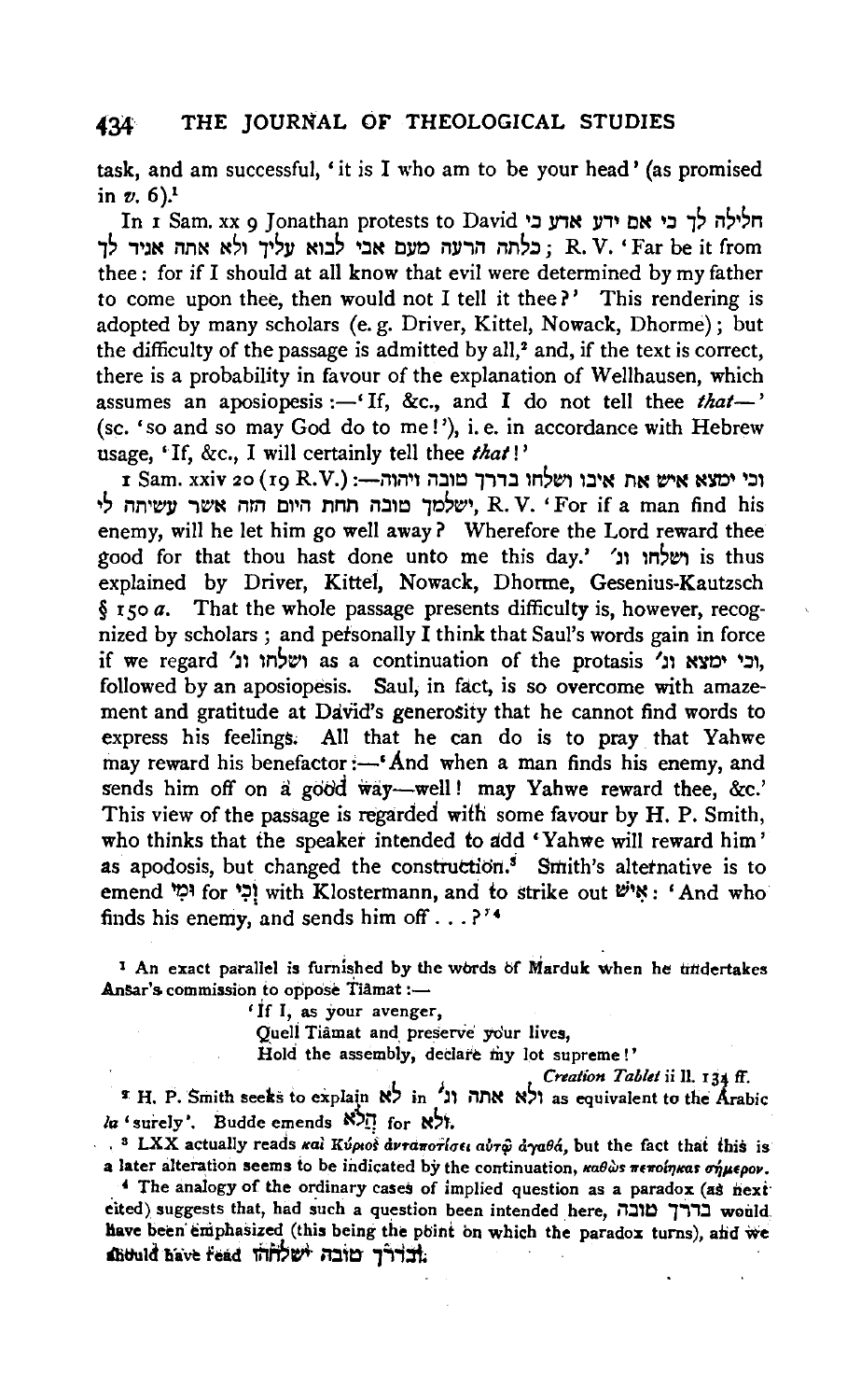· It tnay be well to consider the ordinary cases in which the rhetorical question is assumed in a sentence which creates a paradox when taken in relation to a statement of fact immediately preceding. Such a sentence seems regularly to be connected with the preceding clause by the conjunction 1, the antithesis with what precedes being by this simple device brought into bold relief. In such cases it is undoubtedly legitimate to translate into English in an interrogative form ; but the sense would be equally well expressed, and would perhaps approximate more nearly to the *feeling* of the Hebrew speaker, if, instead of the rendering 'shall  $I \ldots$ ?' 'shalt thou . . .?' &c., we were to adopt such a rendering as 'I am to ...!' 'thou art to ...!' &c. Thus we may notice Jon. iv II, 'Thou hast had pity on the gourd, for the which thou hast not laboured  $\dots$ , and  $I$  am not to have pity on Nineveh!' (אגי לא אחום). Judg. xi 23, 'And now Yahwe the God of Israel hath dispossessed the Amorites from before his people Israel, and *thou* art to possess them!' (ואתה תירשנו). Judg. xiv 16, 'Behold, my father and my mother I have not told, and I am to tell *thee !'* (ולך אגיר). 2 Sam. xi II, 'The Ark and Israel and Judah are dwelling in booths, and my lord Joab and the servants of my lord are encamped on the open field, and  $I$  am to go into my house to eat and to drink and to lie with my wife !' ('אני אבוא אל ביתי וג'). So also 2 Kings xix 11 || Isa. xxxvii 11, Jer. xxv 29, xlv 4, 5, xlix 12, Ezek. xx 31. In Exod. viii 26 the paradox lies in the contrast of two hypothetical suggestions  $:$  -  $\mathcal{L}$  Lo, we are to sacrifice the abomination of Egypt before their eyes, and they will not stone us !' (הן נזבח את תועבת מצרים לעיניהם ולא יסקלנו). be presented as a hypothetical sentence (' Lo, if we sacrifice ... , will they not stone us?'); but this is due to the fact that both clauses are potential, and is not the *furm* into which the thought is thrown in Hebrew. Tob ii 10 is similar.

Assuming, then, that I have not overlooked any instance to the contrary, it follows from this discussion that, apart from Isa. i 18, the construction of an implied question in the apodosis of a hypothetical sentence is non-existent in Biblical Hebrew, or at best very doubtful. The form in which such a question is usually implied as a paradox in relation to a preceding statement suggests that, if Isaiah had intended to put the rhetorical question, he would have expressed himself in some such form as יִבְשֶּׁלֶג יַלְבִּינוּ as scarlet, and shall they become white as snow?' As the passage actually stands, it is in form a concessive sentence exactly of the type of Isa. x 22, Deut. xxx 4, Jer. xv 1, Job xx 6, 7; cf. König *Syntax*  $\S$  394 *a*. These facts are entirely in favour of the familiar rendering of A.V., R.V.

We are told, however, that this rendering 'is quite out of keeping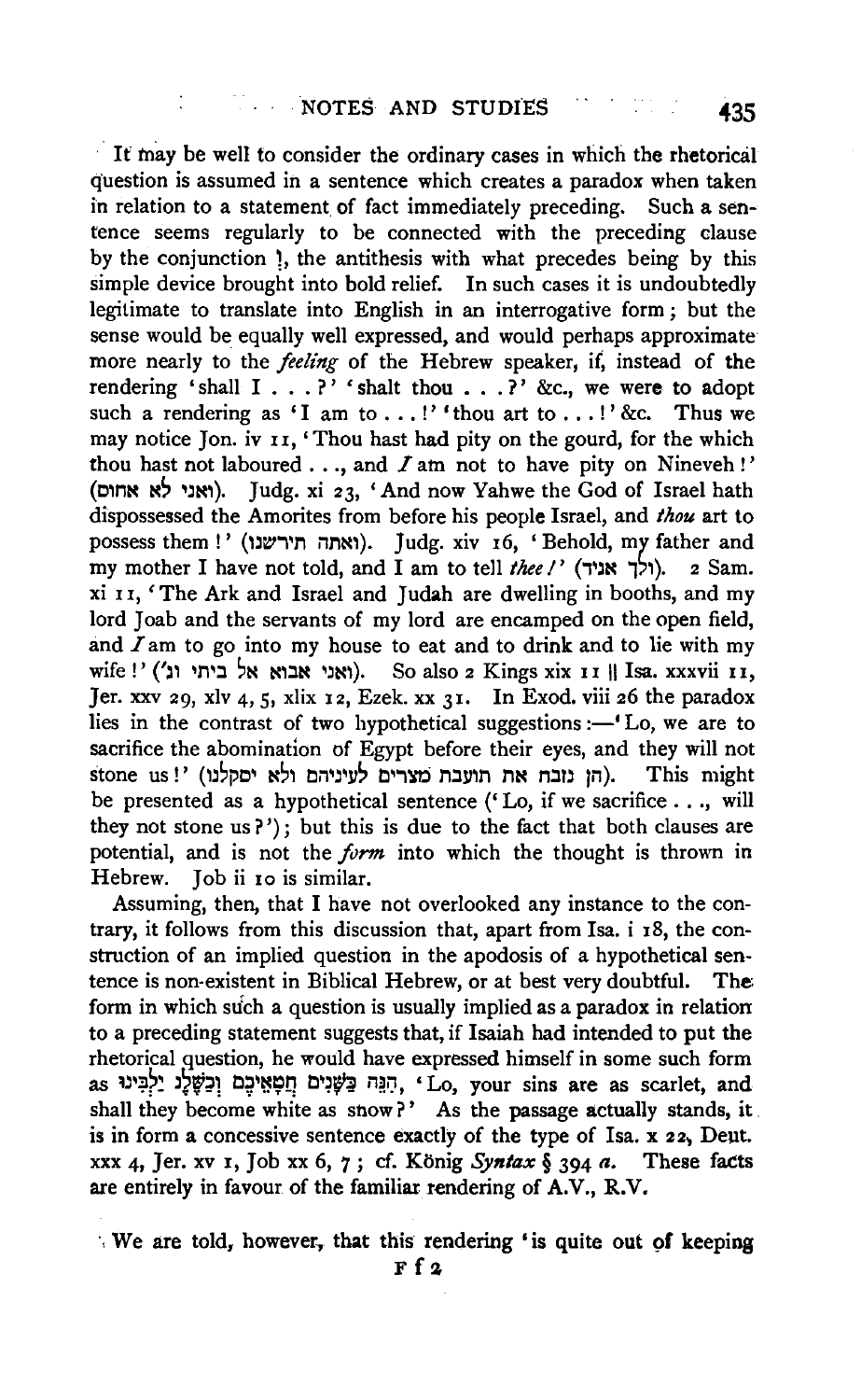with the stem logic of a legal plea'. The idea that we have to do with a legal plea, and indeed the whole conception of a judgement-scene between Yahwe and His people, appears to be bound up with the interpretation of the expression n~;~:rm. So Dr Skinner, in his note on the rendering of A.V., R.V., 'let us reason together,' remarks, 'more accurately, *let us implead one another* (Acts xix 38, A.V.). The idea is that of a legal process in which each party maintains his own case (see eh. xliii 26).'

It is doubtful, I think, whether ונוכחה is intended to bear this signification. The verb, as ordinarily used in the Hiph'il, means, in the great majority of cases, *to shew to be wrong* or *confute.* In a limited number of cases (but still, enough to justify the usage) the meaning is *to shew to be right*. So Job xiii 15 אד דרכי אל פניו אוכח, R.V. 'Nevertheless I will maintain my ways before him ' (i.e. *justify them)* ; Job xix 5 ותוכיחו עלי חרפתי, R.V. 'And plead against me my reproach' (i.e. shew it to be rightly deserved). The use in Gen. xxiv 44 is similar, הוא האשה אשר הוכיח ' לבן ארני, R.V. 'Let the same be the woman whom the Lord hath appointed for my master's son.' Here the word means *hath shewn to be the right one*. So in *v*. 14. The verb is also used in a neutral sense, to judge, i.e. to distinguish the right from the *wnmg,* or *vice versa.* So Isa. ii 4 (Mic. iv 3), Isa. xi 4 (in these cases parallel to  $\omega \omega$ ), Gen. xxxi 37, Job ix 33, &c. Hence the Niph'al, which might be reflexive or reciprocal, might conceivably mean *to shew one another to be wrong,* i.e. *implead one another* (cf.!:)~~~), or, *to shew oneself to be right, or, to right oneself in relation to some one else.* Our only decisive test is the examination of each occurrence in the light of its context. Now, besides Isa. i 18, only two occurrences of the Niph'al are found in the Hebrew Bible. The first is in Gen. xx 16, the passage in which Abimelech is explaining the steps which he has taken in order to make amends for the wrong which he has inadvertently done to Abraham and Sarah. Unfortunately the crucial words, addressed to Sarah, are very difficult in construction, and may be suspected of slight corruption. As the text stands, however, nr;~j1 ~;;, n~1 is rendered by R. V. 'and in respect of all thou are righted'. Dr Gunkel's emendation has the merit of restoring a good construction, and at the same time not departing far from M. T. He would read וְאֵתְּ כָּלוֹ נֹכְחַת . 'and thou art in all respects righted'. In any case, this sense for the Niph'al agrees well with the context.

The other occurrence is found in Job xxiii  $2-7$ , a passage in which Job is stating that, if only he could come face to face with the Almighty, and have the opportunity of fairly pleading his case before Him, he would be certain of justification. In *v. יָשָּׁר* נוֹכָה עָמוֹ is rendered by R.V. 'There the upright might reason with him', and by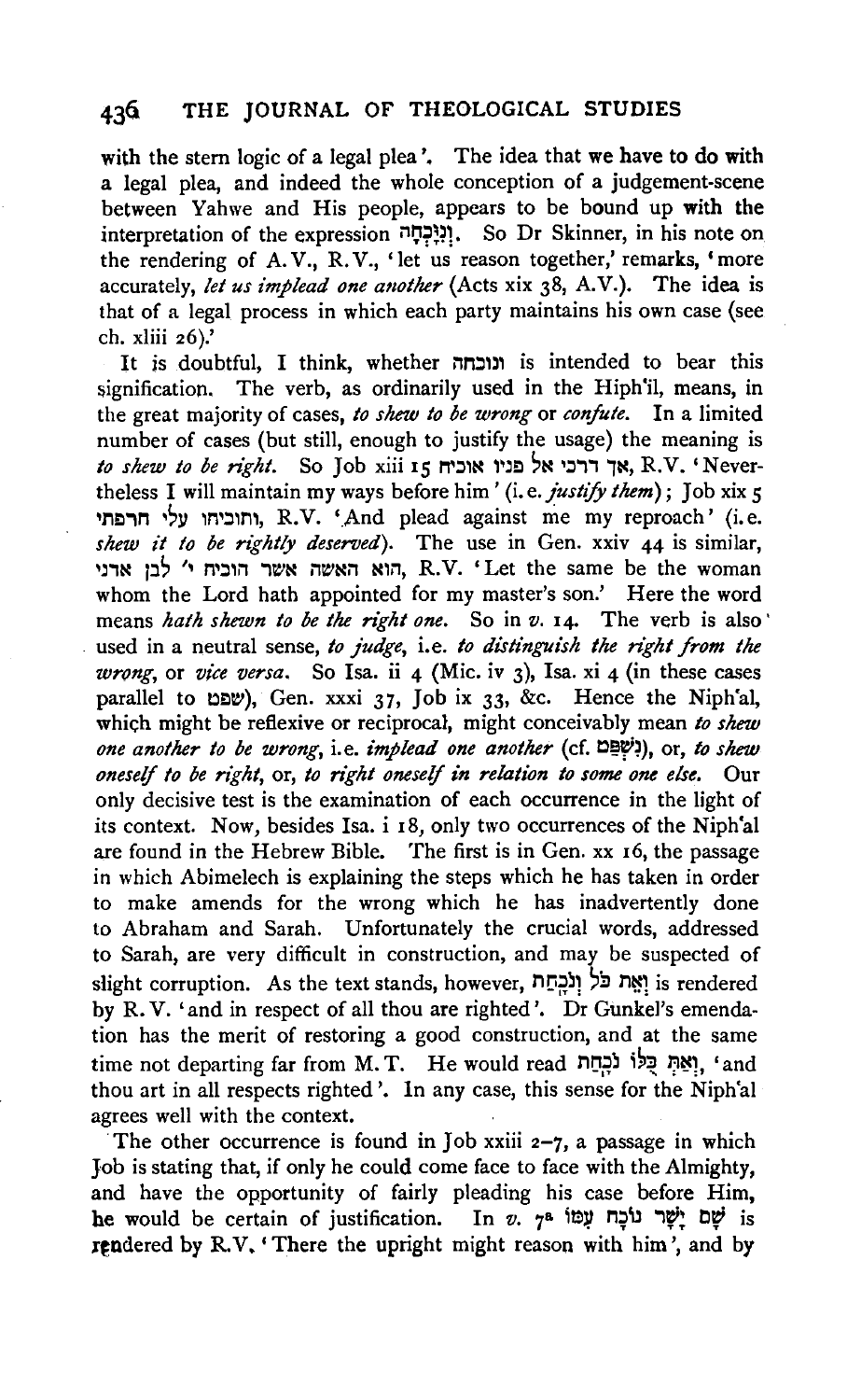Dr Driver, 'There an upright man would be disputing with him.' A point, however, which I would strongly urge, is that this clause does not merely repeat in different words what has already been elaborated in *vv.* 4-6, viz. the setting forth of the argument, but rather, like the parallel clause, *v.* 7b, the *issue* of *the argument,* viz. Job's acquittal. Thus I would render  $v$ .  $\gamma$  :-

> 'There an upright man would be righted with him ; So should I be deliveted for ever from my judge.'

If, then, this sense of the Niph'al can be maintained, we have strong grounds for rendering וְנִוָּכְחָה in Isa. i 18 'Let us right ourselves'. i.e. in relation to one another, or, 'enter into right relations'. Such language, it is true, is scarcely consonant with the strict demands of human legal justice, when pushed to its extreme; but it can hardly be maintained that it is ihtonsonant with Yahwe's character if, in His graciousness, He still leaves room for repentance, and offers, like the father of the prodigal son, to meet the returning sinner half-way. Once we rid our minds of the idea of the judgement-scene in *vv.* 18-20, there is no reason why we should not connect these verses with the passage immediately preceding; and the' opening words of *v.* 16, 'Wash you, make you clean', shew that the idea of the washing away of sins even so heinous as those of apostate Israel is prominent in the speaker's mind.

It may perhaps be replied that such a presentation of Yahwe's attitude is not in agreement with Isaiah's normal mode of thought, and his leading conception of the unique holiness of Yahwe. This I do not think. It is surely significant that nowhere do the awful holiness of Yahwe and the heinousness of His people's guilt (as seen in the prophet standing as Israel's representative,  $v.$   $\zeta$ ) come into bolder contrast than in the account of Isaiah's call in chap. vi ; yet here the word used of the removal of sin (יִתְכְמֵּךְ יִתְכְמֵּךְ 'thy sin is atoned') contains, without a doubt, the very idea df wiping away and making white or bright, which is prominent in chap.  $i$  18.<sup>1</sup> For a later writer,

I Certainly the meaning of the verb "I" is not ' to cover' but ' to wipe away'. This is clear from Babylonian. Cf. the story of Nerigal and Ereskigal, col. ii, line 20 *isbasima unaššakši dimtaša ikappar*, ' he caught her, and kisses her, and wipes away her tears'. In Brit, M us. *Cuneiform Texts from Babylonian Tablets* vol. xii plate 6 there is a Babylonian syllabary which gives the various equivalents of the sunideogram. Most of these have to do with the idea of *brightness,* e. g. *ellu'"'* ' bright ', *namrum* ' bright ', *namaru'"' la umu* ' the brightness of day ', *nuru'"' la ildti* ' the light of fire', sit *(ilu) Samši* 'sunrise', &c. There also occur *kaparu<sup>m</sup> ša kémi*, apparently 'the whitening or cleansing of wheat-flour', and *kuppuru<sup>m</sup>* ia isaru<sup>m</sup> 'the cleansing (brightening) of the righteous.' If such a sense is rightly to be inferred from the parallels, the root-notion of the verb kaparu seems to have been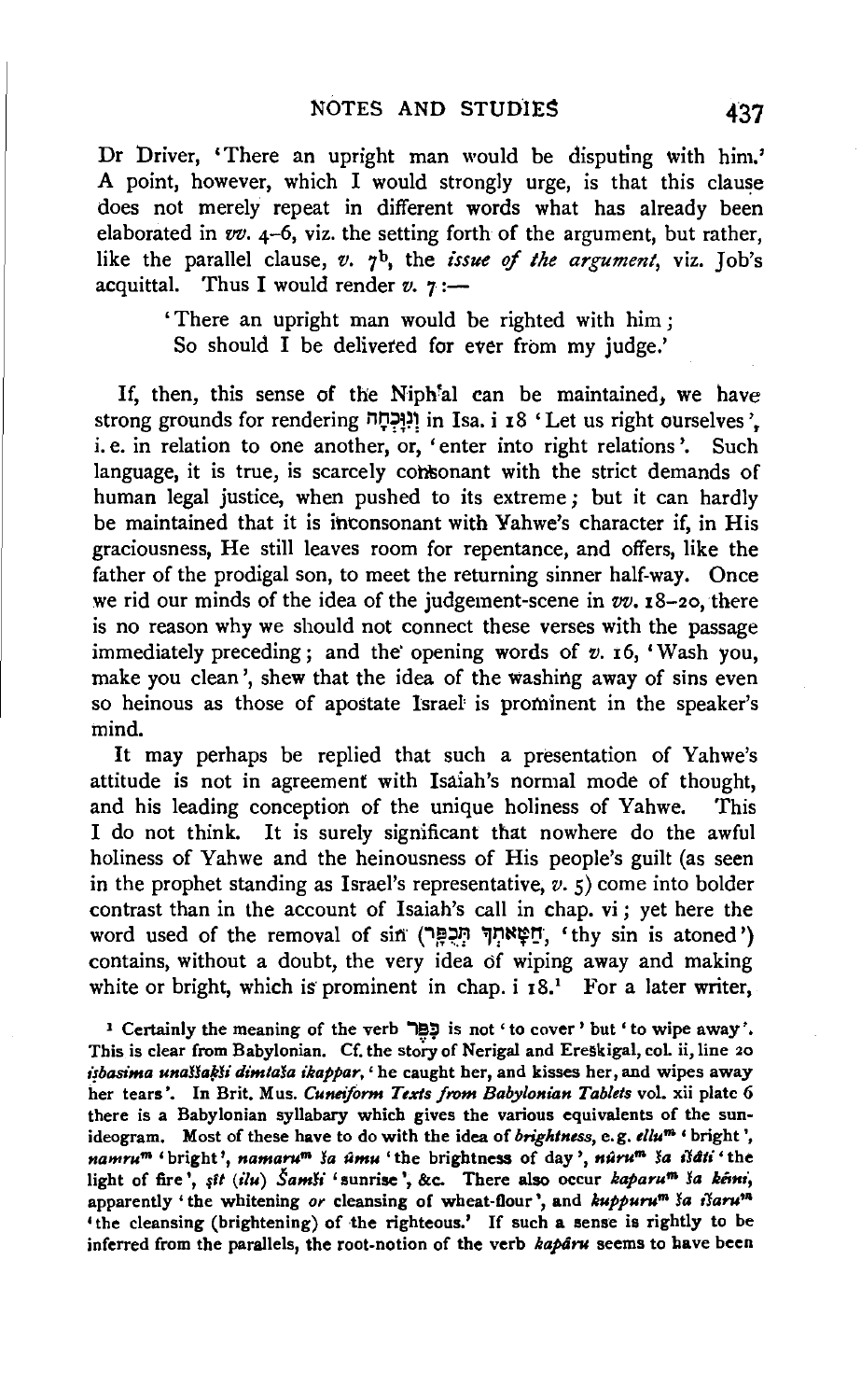too, who was the spiritual heir of Isaiah in the conception of the holiness of Yahwe, this attribute is brought into striking connexion with His disposition to invite to penitence and forgiveness, and not to cherish anger for ever :— $\cdot$  For I will not contend for ever, neither will I be always wroth : for the spirit would faint before me, and the souls which  $I$  have made' (Isa. lvii 15 ff.).

Upon. these grounds I maintain that the familiar rendering of Isa. i I8 as a promise of forgiveness, rightly prized by many generations of English readers, is far more probably correct than its proposed substitute.

#### II

## THE 'BOOT' OF ISAIAH IX 4•

Happening to refer recently to Prof. Kennett's article in *J.T.S.*  vol. vii pp. 321 ff, entitled 'The Prophecy in Isaiah ix  $I-7$ ', it struck me that certain disputable statements contained there had been allowed to pass without challenge. The facts which I bring together in this note are familiar enough to students of Semitic philology ; but it seems worth while to mention them, if only to guard the ordinary reader against supposing that Semitic scholars are content to dismiss the authenticity of Isa. ix  $I-7$  upon the grounds cited by Prof. Kennett.

In the article in question Prof. Kennett seeks to prove that this prophecy belongs to the period of the Maccabees, and he lays considerable stress upon the expression of *v.* 4 (*v.* 5 E.V.) לְאֵן בְּרַעֲשׁ, which he is convinced must refer to 'the heavily nailed boots' of the Macedonian soldiery (pp. 331 f). In arguing that  $\mathcal{H}$  and cannot here refer to the boots of the Assyrians, he states, on hearsay, that 'the *sunu* of the Assyrians seems to have been something of the nature of a legging, or rather *puttee,* to protect the legs in marching through thorny places. But we cannot assign the sense of *!egging* to the Hebrew word used in the passage before us ( $\sharp \mathbb{R}$ ), otherwise the adverb "noisily " or "heavily" (~111~) would be unexplained. The phrase seems to require *heavily nailed boots;* but there is no proof that these, even if they existed, were the ordinary equipment of the Assyrians, who in the eighth century B.c.

that of *whitening* or *brightening,* ideas which are in other roots connected with *wiping* or *polishing.* The reference to the syllabary I owe to Mr C. J. Ball, who further notices that we have here the connexion of the noun "פְּפֹר 'hoarfrost' (hitherto unidentified), doubtless 'the white or bright thing'.

The sense of wiping is found in the Syriac usage of the root, both in Pe'al and Pa'eL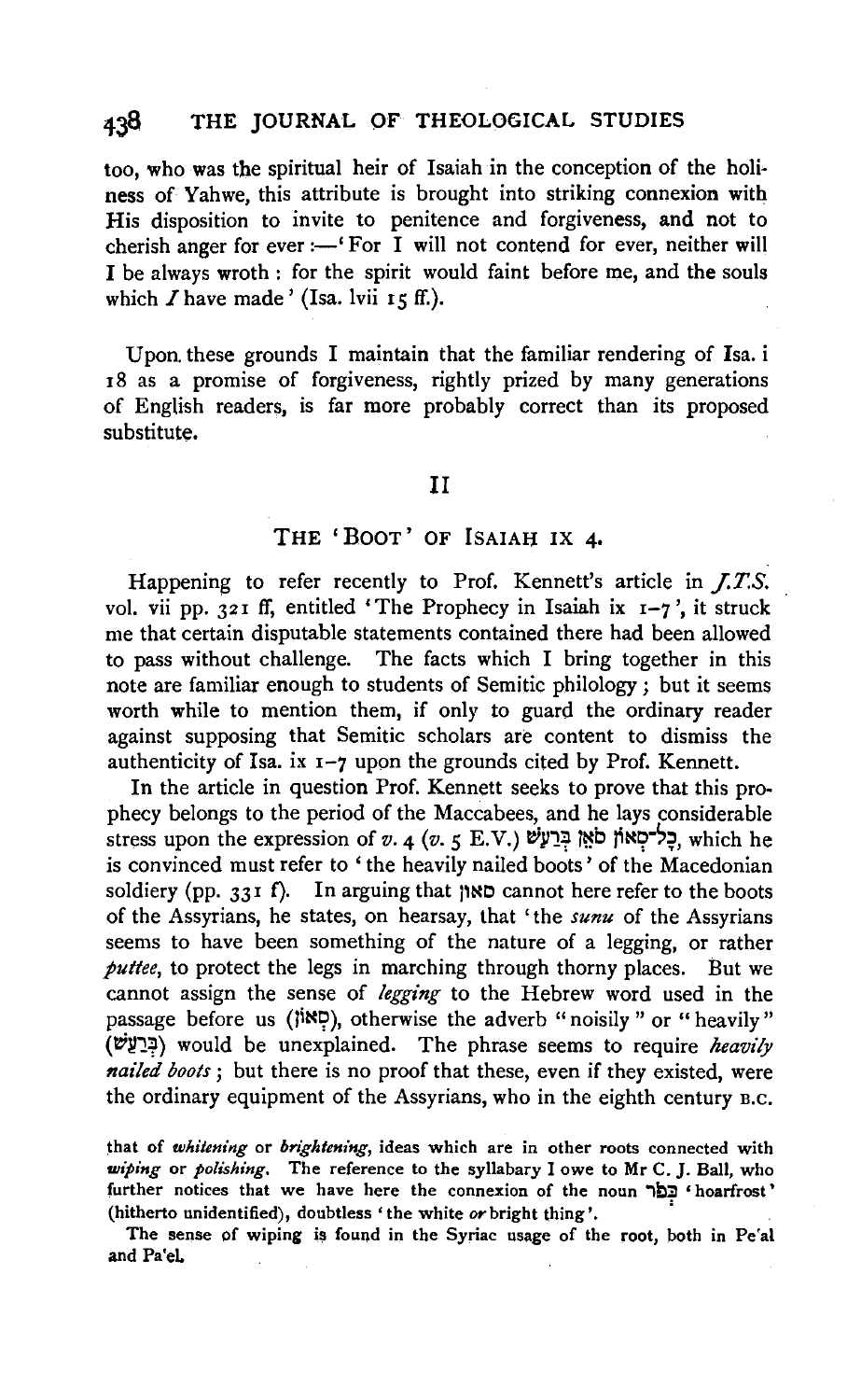are frequently represented as shod merely with a sort of sandal turned up at the heel, or even barefoot' (p. 327).

I am unable to find that *s(mu* denotes a *!egging* or *puttee.* There is a *sunu* which denotes the *loins* or *middle part of the body.* Another *sunu* (the one in question) denotes a *tie* or *bandage.* It seems possible that the two words may have been originally one, and that the latter denotes, in the first place, a *bandage for the loins.* This, however, is uncertain. The *locus classicus* for this second *sunu* is a Babylonian list given in v. R. 28,  $5$ -11. Here the scribe gives seven equivalents of *sunu,* viz. *mu-ug(k,lp)-ru, ri-ik-su, e-su-u, e-nu-u, a.pa-ru, a-da-du, a-na-bu.* About the nature of the *bands* or *ties* denoted by these words not much can be affirmed. We know, however, that *n"ksu* can denote a *head-bandage* or possibly *turban*, since the phrase *rikis kakkadi* occurs; and it is reasonable to connect *aparu* with the Heb. "Reserving which occurs in I Kings xx 38, denoting a *head-bandage* or bandage over the eyes.

But that these two words can only be used of head-bandages of course does not follow. The verb *aparu* is specially used of decking (binding) the head with a diadem  $(agd)_i$ <sup>t</sup> but *rakasu* denotes binding or tying in a general sense. Muss-Arnolt explains *sunu* in certain passages as ' a garment for the lower portion of the gods (statues)'. It cannot be maintained, in default of evidence, that *st2nu* could not be used of a puttee-legging, regarded as a leg-bandage; but the evidence for such a usage appears to be unknown both to Delitzsch and Muss-Arnolt.

Discussion of this matter is, however, quite immaterial to the present issue. What has to be remarked is that *s/Jnu* and flNC have no philo~ logical connexion whatsoever. The real Assyrian equivalent to had is the familiar *senu ;* and, strange to say, Prof. Kennett makes no allusion whatever to this latter word. Now with regard to *lénu* there is no room for the supposition that the word means a legging. It denotes a footgear of leather (usually with determinative prefix SU, i.e.  $ma\ddot{s}du=$ ' leather '), whether boot, shoe, or sandal. This, I take it, is proved by the common formula of salutation in the T.A. letters *:--a-na-ku ip-ru is-tu su.pa-li (maSku) se-ni sarri be-li-ia,* 'I am the dust beneath the *senu* of my lord the king.' As to the form, Assyrian  $\ell =$  Hebrew  $\delta$  is seen also in  $r \ell s u = v' \kappa \gamma$ ,  $\ell m u = \kappa s$ . The interchange Assyrian  $\delta =$ Hebrew  $\psi$  is frequent, and  $\psi$  and  $\Box$  are commonly confused in Hebrew. Thus, e.g. we have  $\delta \hat{a} r u$  'wind ' = שֲעָר.

<sup>1</sup> Possibly  $\mathbb{R}^n$  ' turban', whence denom.  $\mathbb{R}^n$  ' deck with a turban', and then, generally, 'adorn', is connected with TDN, either as a transposition, or through internal triliteralization of the biliteral "10.

<sup>2</sup> Most common in the salutations of Abi-milki's letters: see Knudtzon no. 146 (Winckler 155), 147 (W. 149), 149 (W. 150), 151 (W. 151), 152 (-), 154 (W. 156),  $155$  (W. 152). Addu-dani also uses the same formula, K. 295 (W. 240).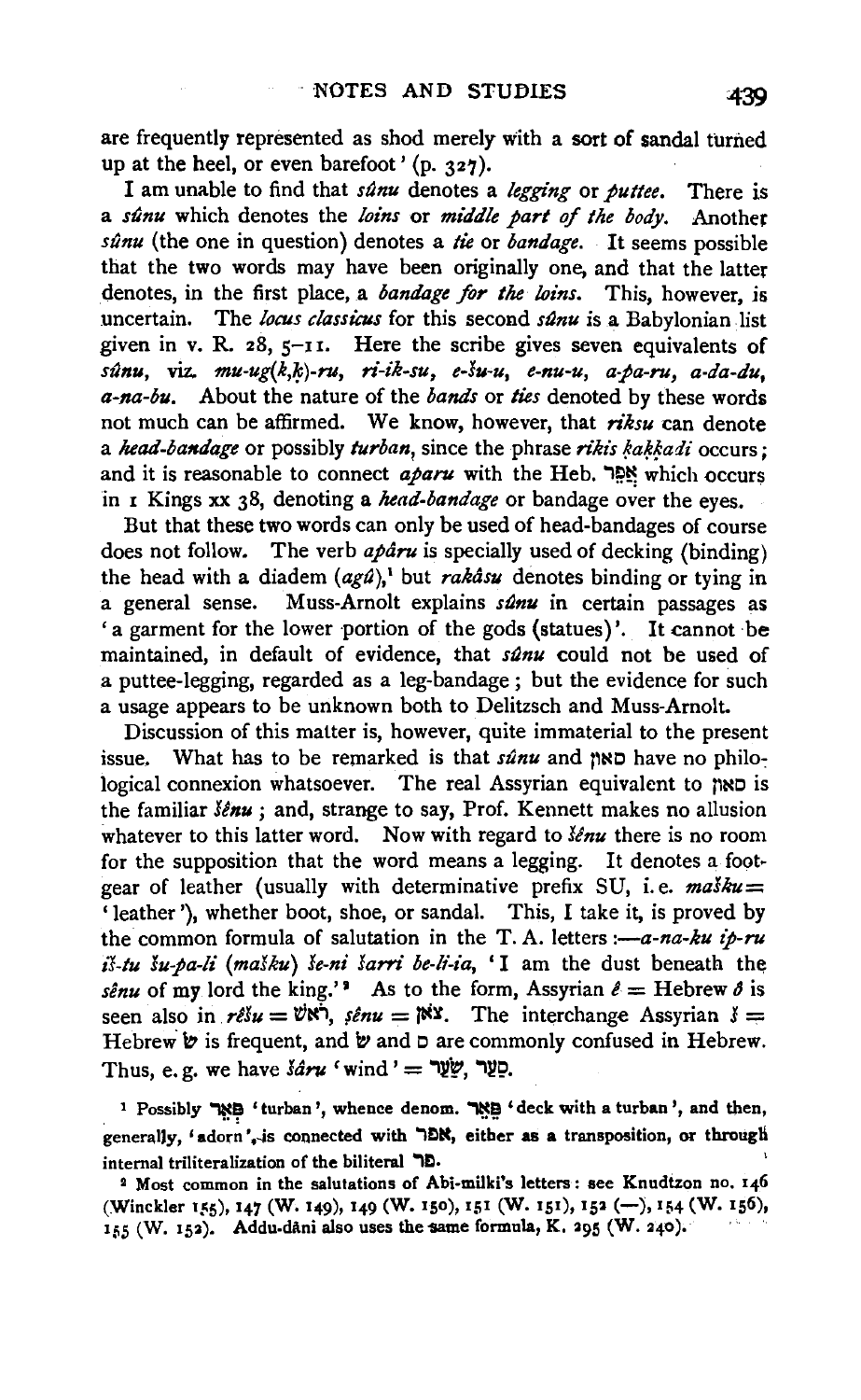I do not, however, think that ~N9 stands for jiN~. The fact needs carefully to be remarked that certain other words exist in Hebrew in which p and not  $\forall$  is the equivalent of Assyrian  $\check{\mathbf{y}}$ , and that these all appear to be *loan-words* from the Assyrian or Babylonian. Thus  $=$  *sipru* 'missive' is probably an ancient loan-word; and this may be affirmed with greater certainty of  $\ddot{P} = \ddot{s}a\dot{k}nu$  ' prefect',  $\ddot{S} = \ddot{s}igaru$ 'cage' (Ezek. xix 9), and the proper name  $\zeta^2 = \zeta^2$ רְגוֹן) =  $\zeta^2 = \zeta^2$ מאוֹ is also a loan-word from the Assyrian, the fact that this is the only occurrence of the word in the Hebrew Bible seems to favour the Isaianic authorship of the prophecy in which it occurs ; since it is not improbable that the word was ordinarily unused in Hebrew, and that Isaiah intentiohally used the native word applied by the Assyrians to their military boots.<sup>1</sup> I never read Isa. x 8 without thinking that Isaiah must have had some knowledge of the Assyrian language, and that, hen he pictures the Assyrian king as saying 'חֲלָא שָׂרֵי יַחְדֵּוּ מְלֵבְים 'Are not my princes all of them kings?' he is playing on the fact that, while  $Heb.$   $\frac{1}{2}\frac{1}{2}\frac{1}{2} = \text{Assyr.}$  *Jarru*,  $Heb.$   $\frac{1}{2}\frac{1}{2} = \text{Assyr.}$  *maliku* ; and, knowing that the Assytians called their princes *malke,* quotes this fact as an instance of overweening arrogancy.

That the Assyrian soldiers wore boots admits of no doubt. It is true that, as Prof. Kennett notices, they are sometimes represented barefoot ; but many instances exist in which they appear to be wearing a high boot reaching half way up the calf of the leg. This may be seen in the relief which represents Sennacherib receiving tribute at Lachish; and more clearly still in sculptures in the Louvre of the period of Sennacherib and Assurbanipal.<sup>3</sup>

The precise meaning of Isaiah's phrase וּבְל־סְאוֹן סֹאֵן בְּרַעֲשׁ is not quite clear, as we do not know exactly what sense to attach to the denominative verb ;~b. There exists in Assyrian a verb *senu* (another point of connexion with Isa. ix  $4$ ); and the passages in which it occurs seem to demand the sense *to pul on boots* or *sandals* (as in Syriac and Ethiopic). Upon this analogy,  $\mathbb{R}^{\mathbf{b}}$  should mean 'one wearing boots'. and the whole phrase might be rendered, 'every boot of the booted warrior in the tumult'. The objection to this rendering is the sense which it assigns to  $\psi$ ??; for it is doubtful whether the meaning

<sup>1</sup> Here I assume that the operation of the law which governed the interchange of vowels was constant, and that Isaiah, hearing *Senu* (or more probably *Sen*) pronounced, would reproduce it, not indeed by  $\sharp \mathsf{ND}$  as pronounced by the Massoretes, but by its original form *sa'n*, which appears to have been the nearest Hebrew equivalent.

<sup>3</sup> I have not actually seen these latter sculptures ; but I base my statement upon the excellent reproductions published under the title Assyrian Sculptures, by H. Kleinmann & Co., Plates XIV and XV.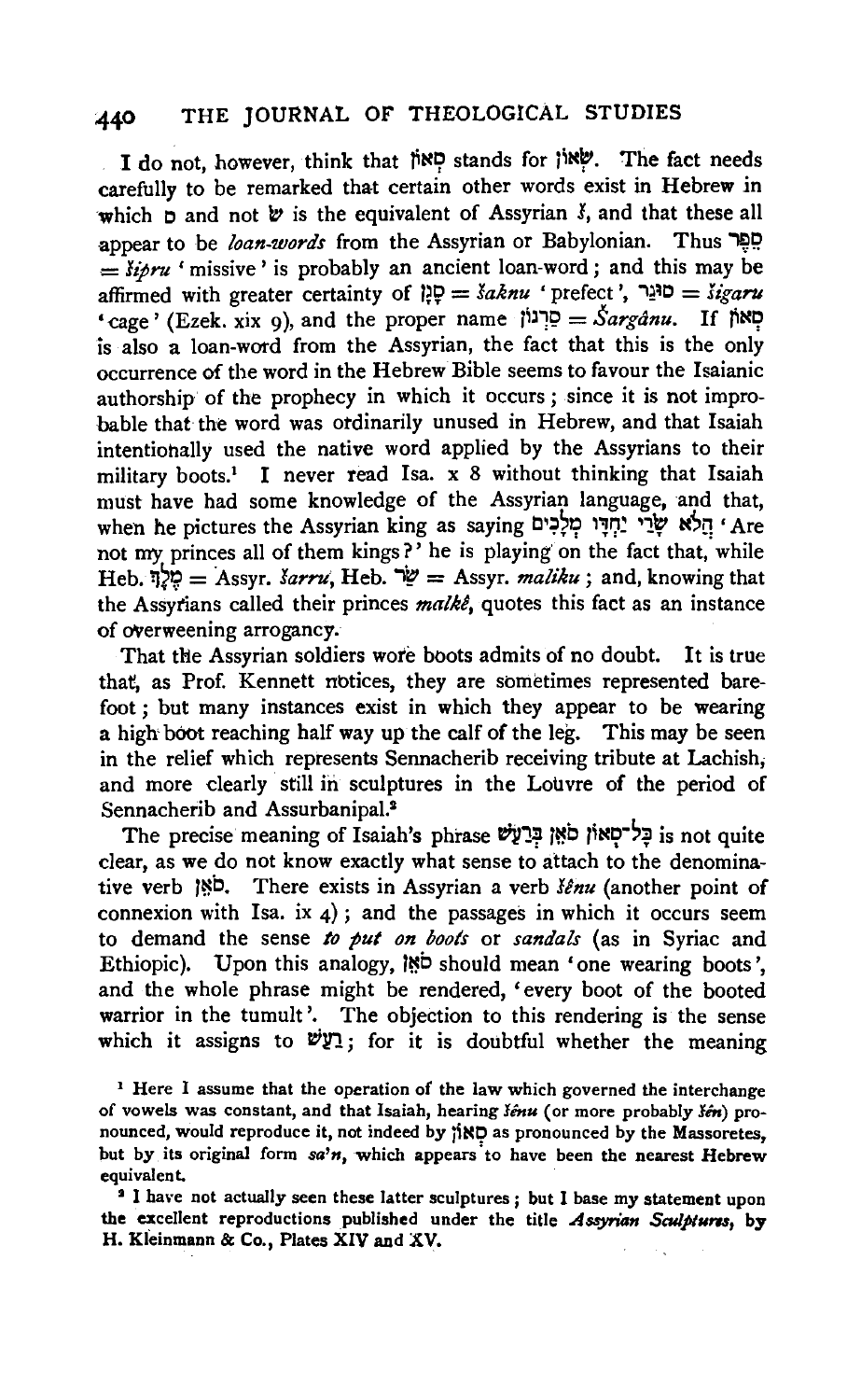'tumult' = 'tumultuous throng', though adopted by R.V., can be substantiated.<sup>1</sup> *בֹּוֹשׁ* may mean 'earthquake'; 'trembling' (of a man, in fear, Ezek. xii 8; of a horse, in excitement, Job xxxix  $24$ ); 'noise'. The last meaning is the only one appropriate to our passage; and, if we adopt it, we must *conjecture* that the verb fNO can mean 'to march in boots', and is qualified by ברעש. We may then render, 'every boot of him that trampeth with noise'. Such a rendering, however, does not necessarily imply 'heavily nailed boots '. The thought is not of the tramp of a single soldier, but of the measured march of a welldisciplined army; and, nails or no nails, the boots of such an army would make a noise impressive to the hearer, and appropriately to be described as vvn.

Thus we conclude that the phrase under discussion; if not actually favourable to the Isaianic authorship of the section in which it occurs, is at any rate in no way opposed to it. Full criticism of the whole of Prof. Kennett's argument against the authenticity of the complete section would be too lengthy a matter for the present note ; yet I cannot forbear making short reference to another argument which is based upon the linguistic characteristics of the passage. On p. 322 Prof. Kennett candidly admits that, 'if we argue only from the occurrence of words characteristic of Isaiah, a strong case can be made out for his authorship': and there follows a full list of such characteristic expressions. On pp. 326 f, however, we are told that, though the prophecy 'undoubtedly contains words which are characteristic of Isaiah, there are others which it is difficult to ascribe to him, or indeed to any one living in the golden age of Hebrew literature '. At this point a footnote comments upon 'the impersonal use of participles, as in T P~~c ', which is rightly said to be 'most unusual in Hebrew'. Since these participial forms occur in  $ch.$  viii 23<sup>a</sup>, which scholars as a whole regard as a late marginal comment, not on our section viii  $23^b$ -ix 6, but on the preceding viii 22, Prof. Kennett cannot complain if I attach no weight to the bearing of this illustration upon the subject in question. In continuation, we read, 'Thus the phrase "Galilee (the district) of the nations " is one which cannot satisfactorily be accounted for on the supposition that it refers to Assyrian and other settlers after Tiglath Pileser's invasion in 734. There is no evidence, either from the Bible or from the monuments, that any colonists were introduced into Palestine before the fall of Samaria ; and though the prophet *might* 

<sup>1</sup> It might be supported by the analogy of  $\overline{CD}$ , which means both 'noise' and ' noisy multitude'; still, it is strange that, among the numerous occurrences of ~ no parallel can be cited for such a sense.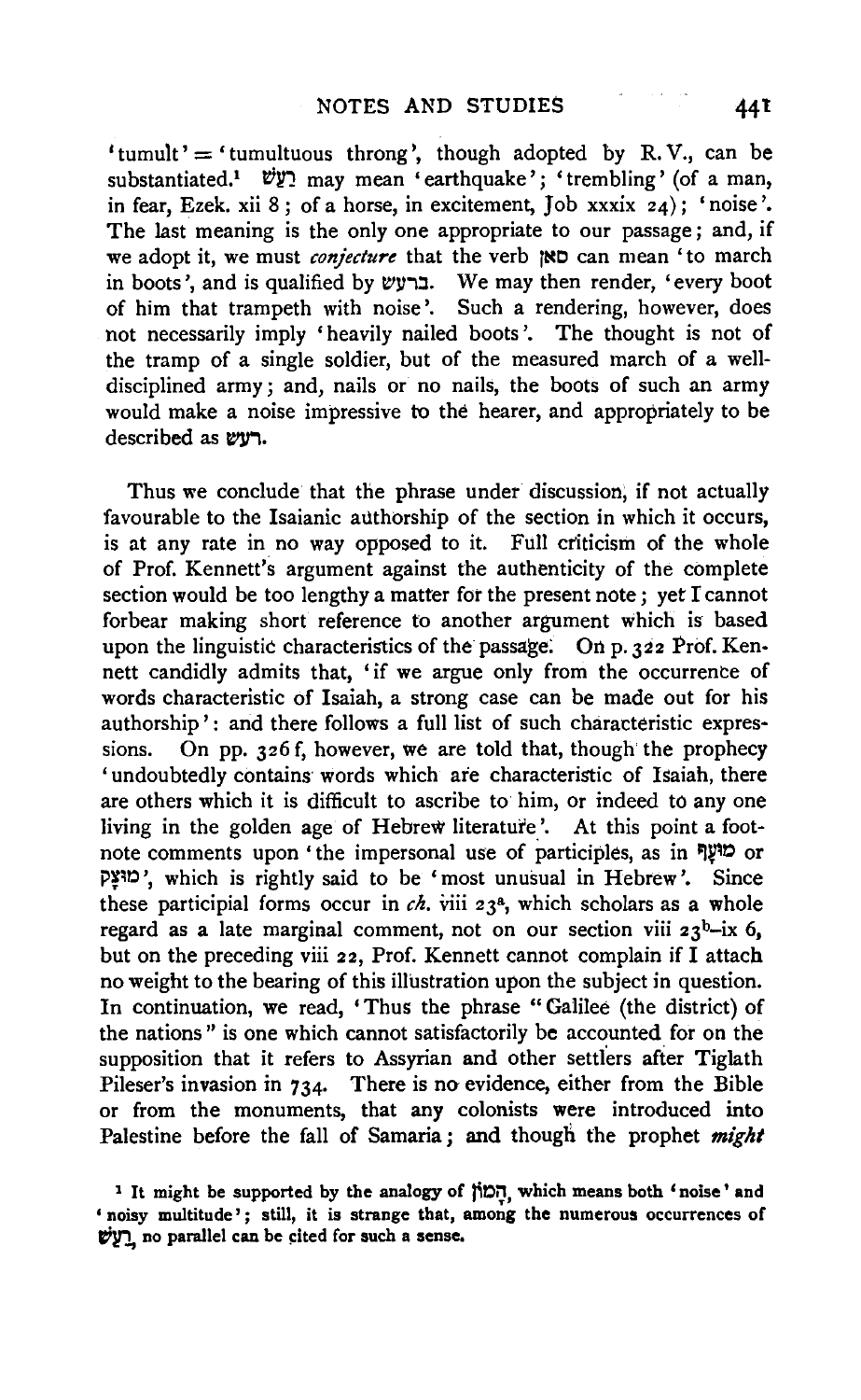conceivably pass over the disaster which befell Samaria in 734, it cannot be supposed that he would have ignored the crushing blow which came upon it in 722.'

What value are we to attach to an argument which absolutely ignores the most obvious explanation of the phrase, 'the district of the nations', viz. that this northern district was so named *from the time of Israel's earliest occupation* of *Canaan,* because the foreign element, from the first, largely predominated over the Israelite ? Judges i 30-33 (J) claims no conquests for Zebulon, Asher, and Naphtali, but tells us, on the contrary, that they failed to expel the inhabitants of certain specifieq cities, and settled down among them.<sup>1</sup> The same reference to this foreign element in northern Canaan is found in יְהֵרֹשֶׁת הֲגּוֹיָם 'Harosheth of the nations', mentioned as the home of Sisera in Judges iv  $2$ ,  $13$ ,  $16$ ; a locality which, whether it corresponds to the modern *el-Harifiye*, on the right bank of the lower Kishon, or is to be looked for further north, would in any case fall within the district denoted by  $\mathbb{R}^3$ . For the rest, my explanation of the fact that Isaiah 'ignored the crushing blow which came upon [Samaria] in 722', is the relatively simple one that this had not yet occurred when he wrote. The evidence afforded by 2 Kings xv 29 that jt was North Israel and Gilead which was ravaged and depopulated by Tiglath-Pileser is in entire accord with Isa. viii  $23^b$ ('the district' is expressly mentioned as included in 'all the land of Naphtali'), and we have absolutely no grounds for doubting this information, derived doubtless from the contemporary annals of the Northern Kingdom. If Tiglath-Pileser claims, in the very fragmentary copy of his Annals which is known to us, to have deported 'the whole of the inhabitants' of the land of Israel to Assyria.<sup>2</sup> no student of Assyrian annals would take this boast very seriously;<sup>8</sup> and the fact that the Assyrian king immediately continues, 'Pekah, their king, they

<sup>1</sup> Quite possibly these northern Israelitish tribes were already settled in Canaan when the central tribes made their entry under Joshua. Cf. my article in  $J.T.S.$ *vol.* ix pp. 334 f.

1 *(mat) 8it-{fu-um-ri-a,* '(land) the House of Omri' occurs at the end of one broken line,  $pu$ -*lyur niše*·šu, 'the whole of its inhabitants' at the end of the next; and we cannot say for certain that some qualification did not intervene; though, from what we know of the exaggerated boasting of Assyrian annals, it is probable that this is not so.

• It is appropriate, in this connexion, to notice the fact that, in the case of the campaign of Sargon's first year against Merodach-Baladan, king of Kaldu, and IIumbanigas, king of Elam, we have the opinions of both sides as to the result of the campaign. Sargon *(Cylinder lnscr.* I. 17) describes himself as 'the brave hero who met Humbanigas of Elam at Durilu, and accomplished his defeat'; while the Babylonian Chronicle states, on the other hand, that, 'in the second year of Merodach-Baladan, Humbanigas, king of Elam, inflicted a defeat upon Sargon, king of Assyria, in the district of Durilu' (Ch10n. col. i ll. 33, 34).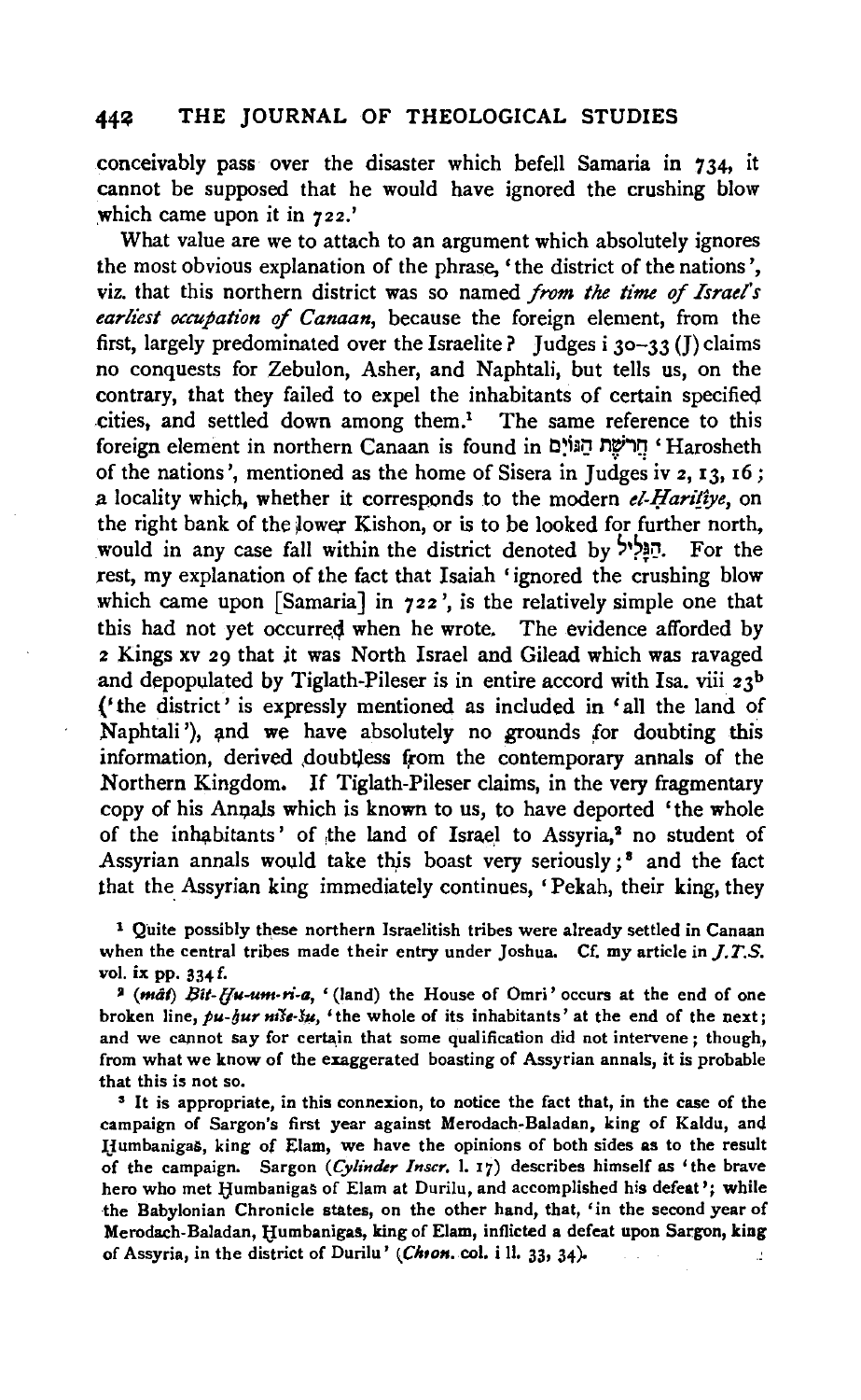deposed, Hoshea  $\lceil$  to rei $\rceil$ gn over them I appointed ',<sup>1</sup> favours the inference that the nobles of Samaria did not wait for Tiglath-Pileser to advance further south, but made terms with him by executing their king and accepting the nominee of Assyria, thus escaping the devastation inflicted on the districts mentioned in *2* Kings xv 29 and Isa. viii 23<sup>b</sup>.

#### Ill

#### THE THREE SERPENTS OF ISAIAH XXVII I.

For the purposes of this note I take for granted the post-exilic date of Isa. xxiv-xxvii, and the apocalyptic character of the prophecy as a whole. The questions of the closer dating of the prophecy, and its possibly composite character, it does not in this connexion concern me to discuss. The principal apocalyptic feature is apparent in the dominant conception of a great world-judgement. This judgement seems to culminate in the symbolical description of *ch*. xxvii **1** : 'In that day Yahwe with his sore and great and strong sword shall punish leviathan the fugitive serpent, and leviathan the winding serpent; and he shall slay the dragon that is in the sea.'

The interpretation of this passage has hitherto baffled expositors. It is generally supposed that there is reference to three great empires which were dominant at the time when the prophecy was penned. If this is so, Egypt is denoted by 'the dragon that is in the sea'; the identification of the two serpents depends upon the more exact dating of the prophecy  $:$  'f the prophet wrote during or soon after the Exile they might denote Assyria and Babylonia; if at a later period, perhaps Babylonia and Persia, or even Persia and Greece.'<sup>2</sup>

In view, however, of the strongly marked eschatological character of the prophecy, the theory asserts itself that the writer's prospect is not limited by the temporal circumstances of his own age. Quite probably he may have in mind, not three specific empires which were dominant when he wrote, but the powers of evil generally in final antagonism to Yahwe at the end of the age. Before this can be determined, there is another question which calls for solution, viz. the origin of the peculiar symbolism employed by the writer.

The purpose of this note is to suggest  $(i)$  that the three serpents are in origin astronomical, and (z) that the conception of them is derived, as might be expected, from Babylonia.

That the serpents are astronomical suggests itself to me from the fact that there are three constellations which take the form of different kinds of serpents, viz. Serpens, Draco, and Hydra.

 $1$  Pa-ka-ha sarru-su-nu is-ki-pu-ma A-u-si-' [a-na sarru-ti]-na eli-su-nu as-kun. Cf. Rost *Die Keilschnfllexte Tiglat-Pilesen Ill* p. 8o.

<sup>&</sup>lt;sup>2</sup> Skinner Isaiah i p. 199.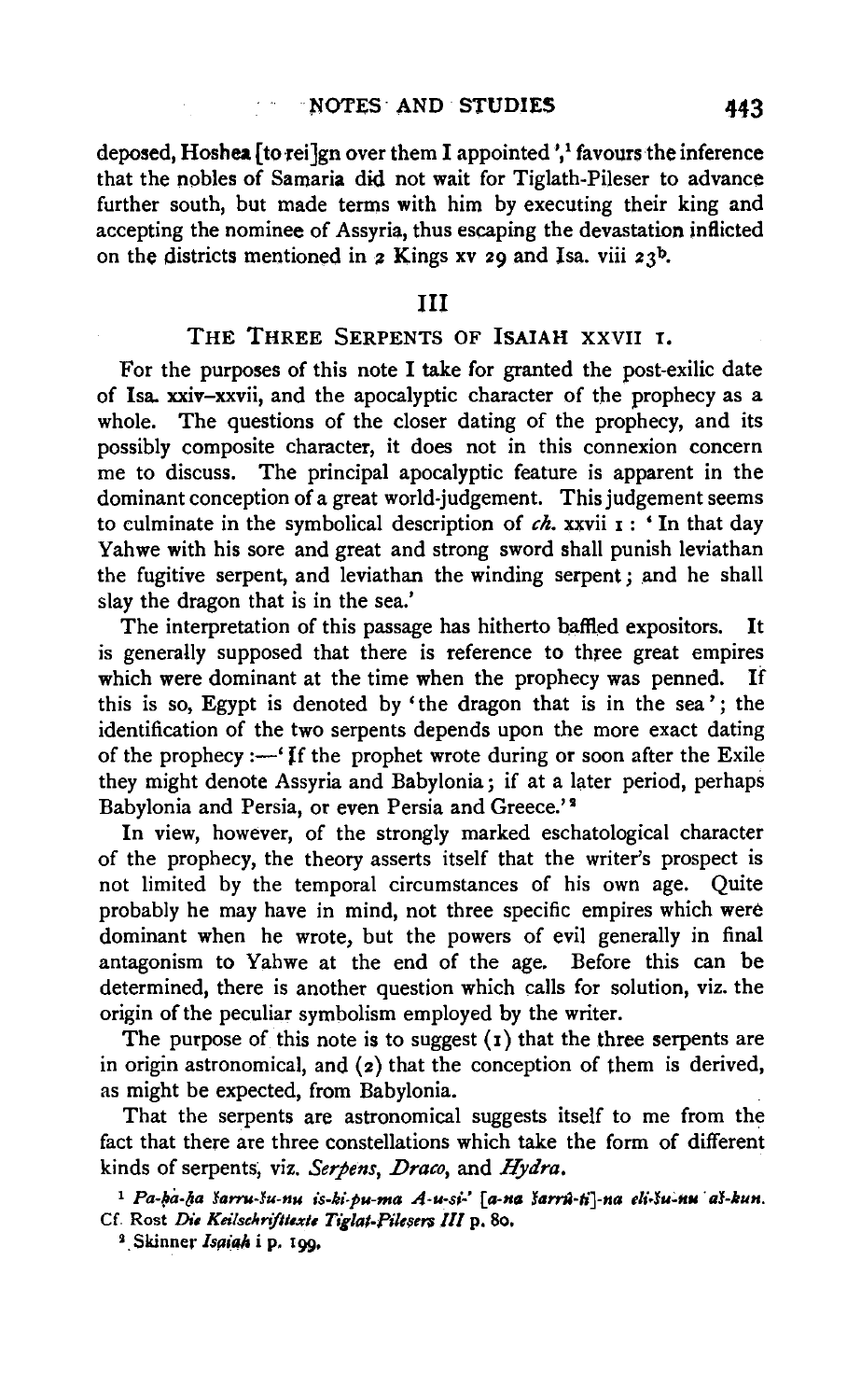I would identify נָחָשׁ בַּרְחַ, 'the fugitive serpent', with the constellation *Serpens,* a little to the north of the Ecliptic. This IJ"lf eiiJ~ is mentioned again in Job xxvi 13, in a connexion which suggests, if it does not prove, that it is a celestial phenomenon; and the common, though unwarranted, assumption is that it represents a mythical dragon which was supposed by the ancients to devour the heavenly bodies during eclipses. In close connexion with *Serpens* is another constellation, *Ophiuchus,* 'the serpent-grasper', representing to the Greeks the arms and shoulders of a man who is grasping the serpent with both hands, and variously identified by them with Herakles, Prometheus, &c.<sup>1</sup> May we here find the origin of the statement in Job xxvi  $13$ —' His hand hath pierced the fugitive serpent'--Ophiuchus, for the writer of Job, representing the hands of Yahwe, transfixing the serpent with his weapon as it turns to flee from him ? Such an idea is not in itself less probable than the kindred idea that it was Yahwe who fastened 'the bands' (belt) of Orion, and so kept him chained in the sky (Job xxxviii 31 ).

וָקָשׁ אֲפֵלְתוֹן, 'the winding' or 'crooked serpent', I take to be the constellation *Draco,* which winds its long-drawn length between *Ursa major*  and *Ursa minor,* in the neighbourhood of the North Pole. According to Dr Schiaparelli,<sup>2</sup> the Dragon is 'a constellation whose shape does not carry conviction, just as, for that matter, the two other serpents of the sky, the serpent of Ophiuchus and the Hydra, have no obvious shape, and are mere expedients for filling up'. With all deference to such an authority, I cannot admit that this is so. Personally, I always regard *Draco* as one of the most striking objects in the sky upon a bright starry night ; and that this was the view of the ancients seems to be indicated by the fact that Aratus speaks of the constellation as  $\mu \epsilon \gamma a$   $\theta a \hat{v} \mu a$ ,<sup>3</sup> and especially by Ovid's comparison of it with the dragon which confronted Cadmus :-

> ' Ille volubilibus squamosos nexibus orbes Torquet et immensos saltu sinuatur in arcus, Ac media plus parte leves erectus in auras Despicit omne nemus, tantoque est corpore, quanto, Si totum spectes, geminas qui separat Arctos.''

Here is no reference to a constellation of 'no obvious shape', recognizable only to astronomers, but to a celestial monster which would he familiar enough to the poet's readers, and would convey to them a conception of the gigantic, winding form of the dragon which suddenly

<sup>1</sup> Cf. the Scholiast to Aratus, 11. 7+1f. 2 *Astronomy in the Old Testament* (Eng. trans.) § 54 p. 7z.

 $1.46.$   $4.41-45.$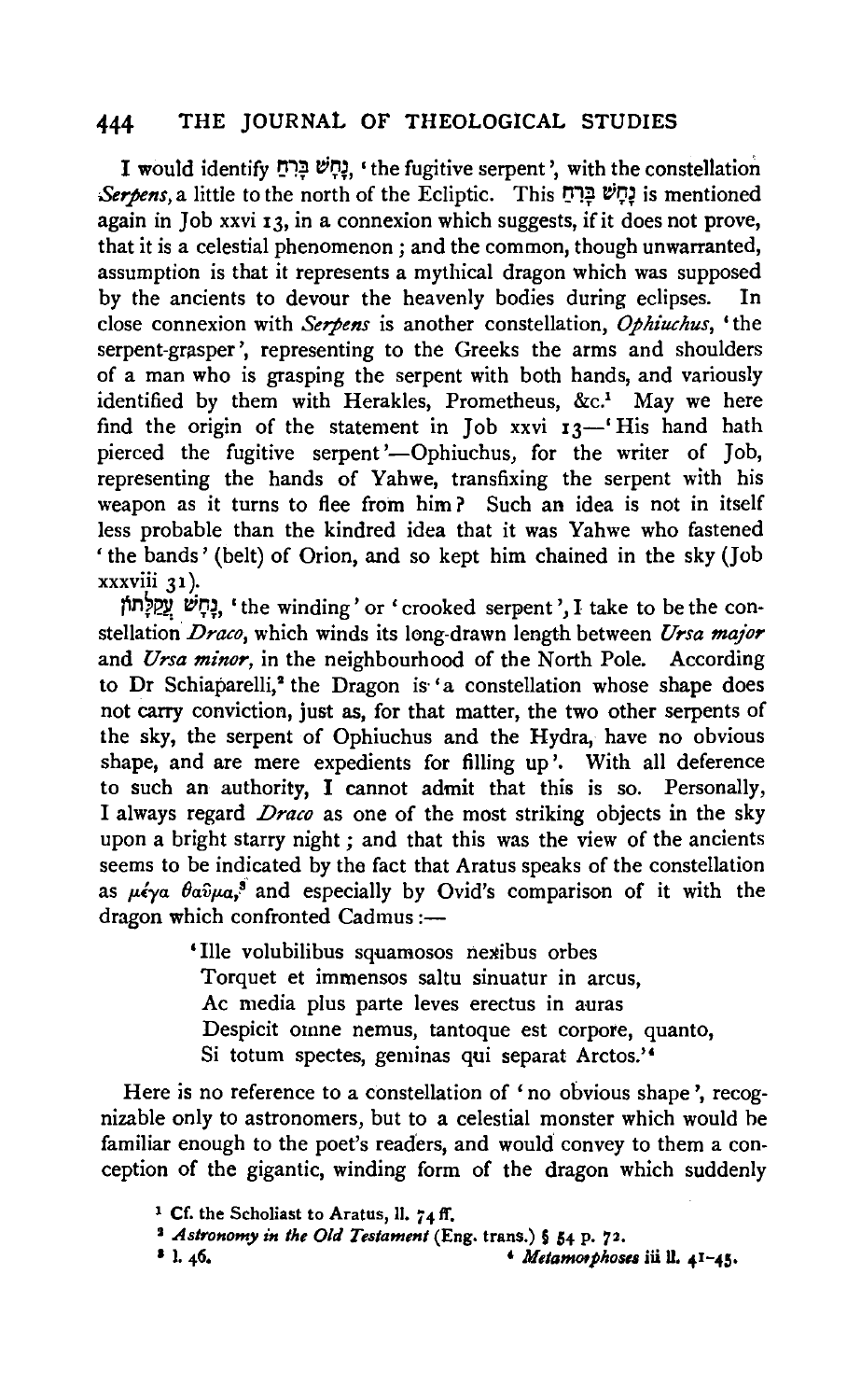presented itself to the astonished gaze of Cadmus and his companions. Certainly no epithet in Hebrew could better describe the bold curves of the celestial *Draco* than JiM~eP, 'crooked', or 'winding'.

The third serpent, הַתַּנִּין אֲשֵׁר בַּיָם, 'the dragon that is in the sea', corresponds, as I believe, to *Hydra.* Why should this constellation bear the name *Hydra,* 'the *water-snake',* there being nothing in its form to suggest that it is an inhabitant of the water rather than of the land? The answer, I feel confident, is that, lying, as it does, to the south of the Ecliptic, it is in the Heavenly Ocean, and must therefore be supposed to swim. For the Babylonians there were three divisions of the heavenly universe corresponding to the three divisions of the earthly universe. That is to say, just as the earth is bounded above by the upper air, and around and below by the watery deep, so is the Ecliptic or Zodiac circle (the heavenly counterpart of the earth) bounded above by the northern heavens with the North Pole as their zenith, and around and below by the southern heavens south of the Ecliptic, which figures as the Heavenly Ocean.1 This suggestion, which carries the origin of the name *Hydra* back to the Babylonians, offers an explanation for the choice of such a name which, so far as I am aware, has previously been wanting.

Assuming, then, that the three serpents are astronomical, can evidence be brought to indicate that the conception of them is derived from Babylonia? As to the existence of a popular mythology among the Hebrews, having its roots in the mythology of the Babylonians, I need not pause to argue. All that is necessary is to refer in passing to the existence of a primitive form of the Creation-myth in which the conflict between Yahwe and Rahab or the Dragon (i.e. *Tiâmat*) must have taken a form much more closely approximating to the Babylonian Creation-narrative than does the story of Creation as given in Genesis. Traces of this primitive myth are abundantly evident in the Prophets, the Psalms, and Job.<sup>2</sup> Granted, then, the mythological character of our passage, and assuming its connexion with astronomy, it is reasonable to look for Babylonian connexions.

The fact ought not to escape notice, that, assuming my explanation of the three serpents as *Serpens, Draco,* and *Hydra,* we have a serpent for each of the three divisions of the heavens as contemplated by the Babylonians. *Serpens,* from its proximity to the Ecliptic, may be taken as the earthly serpent, and so is *merely Serpens,* an ordinary serpent, since it has no occasion to do anything but crawl. *Draco,* which winds about the North Pole is the heavenly serpent, and its habitat demands

1 Cf. Jeremias *Das Alte Testammt im Lichte des a/ten Orients* pp. 6 ff.

<sup>2</sup> Cf. Zimmern *The Babylonian and the Hebrew Genesis* pp. 8 ff, and, more recently, Oesterley *The Evolution of the Messianic Idea* pp. 45 ff,.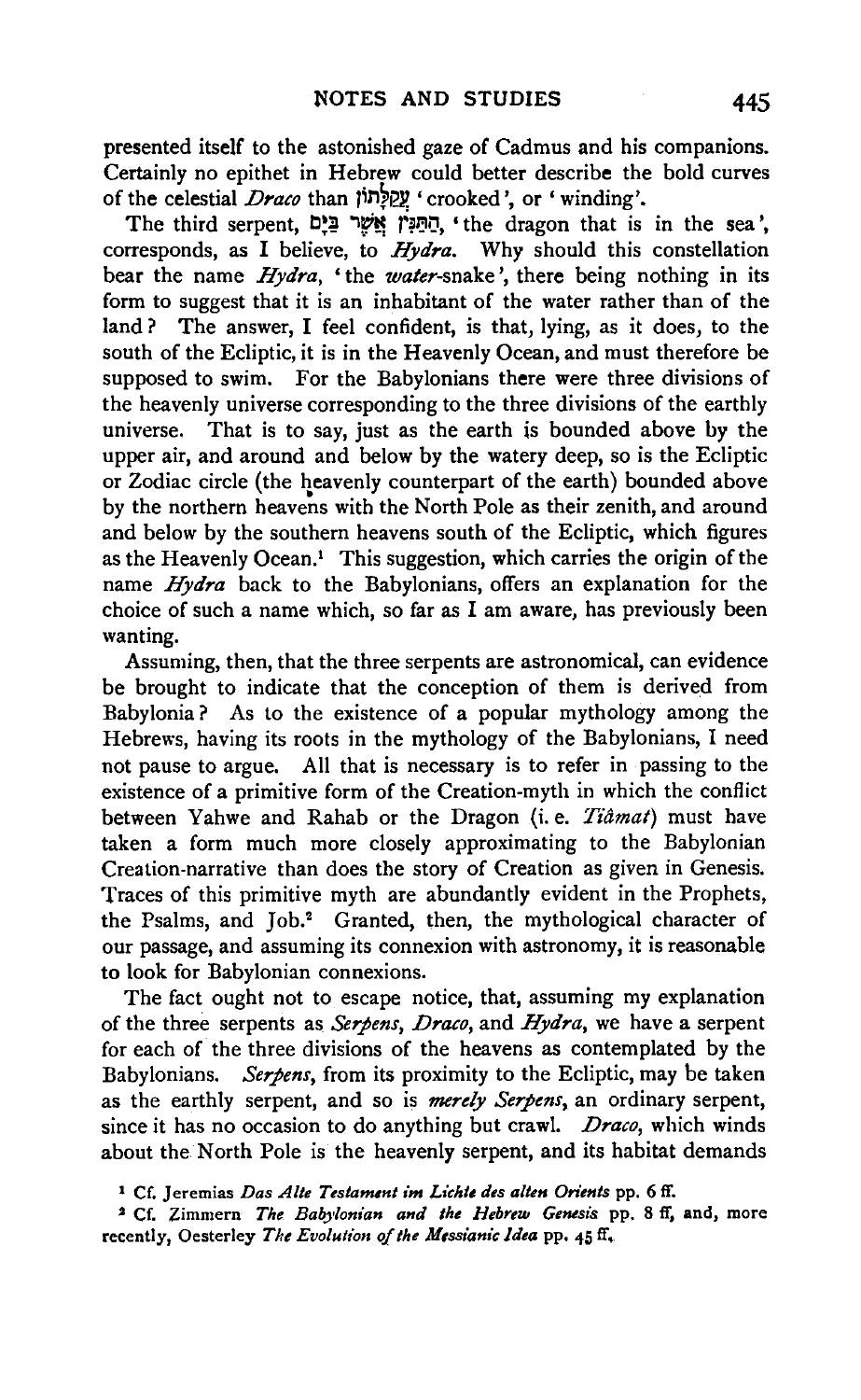that it should be a dragon or flying serpent. *Hydra* is the swimming sea-serpent, inhabiting the Heavenly Ocean.

We read in Tablet I of the Babylonian narrative that, after the mingling of the waters of primaeval *Apst2* (Ocean} and *Tiamat* (the watery Deep), the mother of all things,

'Then were created the gods in the midst of [heaven],

Lahmu and Lahamu were called into being  $[ \cdot , \cdot ]$ .

Ages increased  $[\ldots]$ ,

Then Anšar and Kišar were created, and over them  $[\dots]$ .'<sup>1</sup>

Now *Lahmu* and *Lahamu* are generally regarded by scholars as serpent-forms.<sup>2</sup> *Ansar* and *Kisar* are personifications respectively of 'the host of heaven' and 'the host of earth'. Is it not possible that, since *Lahmu* and *Lahamu* stand in parallelism to *Anšar* and *Kišar*, they may denote respectively the heavenly serpent and the earthly serpent? If this is so, *Lahmu* answers to *Draco*, 'the winding serpent', and *Lahamu* to *Serpens*, 'the fugitive serpent'. *Tiâmat* herself doubtless corresponds to *Hydra*, 'the dragon which is in the sea', since it is clear from other passages that she is thought of both as the watery deep and the dragon which inhabits it.<sup>8</sup>

I believe that we can advance further still. In Isa. xxiv 21 we have a passage phrased in a way remarkably similar to xxvii 1. We read that ' it shall come to pass in that day that Yahwe shall punish the host of the Height in the Height, and the kings of the Earth upon the Earth'. The expression 'the host of the Height' (צְבָא הַפָּרוֹם) is remarkable, and is not the ordinary expression used to denote the host of  $He$ ועָכַא הַשֶּׁמַיִם).

יְהַשָּׁמַיִם the Height' is not, I think, merely a choice synonym for יָחוֹם 'the heavens'. It seems usually to denote, whether explicitly or implicitly, the north pole or zenith of the Ecliptic (Babylonian *Anu),*  i. e. the highest point of the heavens regarded as the abode of Deity.• May we not, then, in ' the host of the Height', &c. actually find an echo of the Babylonian *Ansar* and *Kisar?* If this is so; we have, upon my theory, the following five identifications  $:$ 

| 'The host of the Height in the Height'  | $= A_n$ sar |
|-----------------------------------------|-------------|
| 'The kings of the Earth upon the Earth' | $=$ Kisar   |
| 'Leviathan, the fugitive serpent'       | $=$ Lahamu  |
| 'Leviathan, the winding serpent'        | $=$ Lahmu   |
| 'The dragon that is in the Sea'         | $=$ Tiâmat  |

1 The translation is that of King *The Seven Tablets of Creation* i pp. 4 f.

<sup>2</sup> See references in Muss-Arnolt's Dictionary i p. 478.

• Cf. lsa. 1i g, Ps. lxxiv I3·

 $\cdot$  4 Cf. especially Isa. xxxii 15, xxxiii 5, lvii 15, Mic. vi 6, Jer. xxv 30, Lam. i 13, Ps. vii 8, xviii 17, lxviii 19, xciii 4, cii 20, cxliv 7.